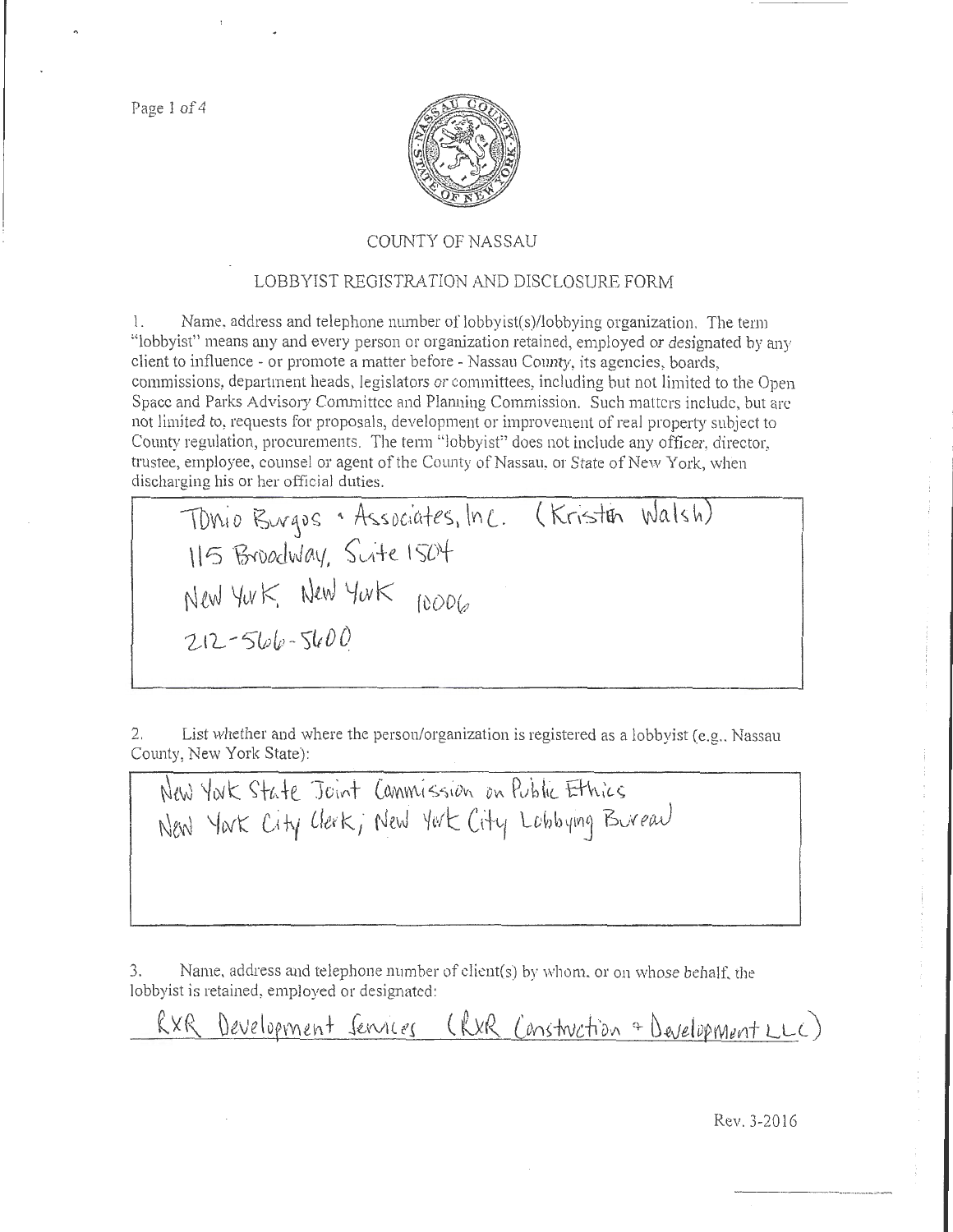Page 2 of 4

 $625$  RXR  $Pla$ za Uniondale, New York  $\;$  11556  $506 - 6000$ 

*Novencing*<br>Wassau County prosects.

4. Describe lobbying activity conducted, or to be conducted, in Nassau County, and identify client(s) for each activity listed. See page 4 for a complete description of lobbying activities.

5. The name of persons, organizations or governmental entities before whom the lobbyist expects to lobby:

Local officials of Nassau Canty

Rev. 3-20!6